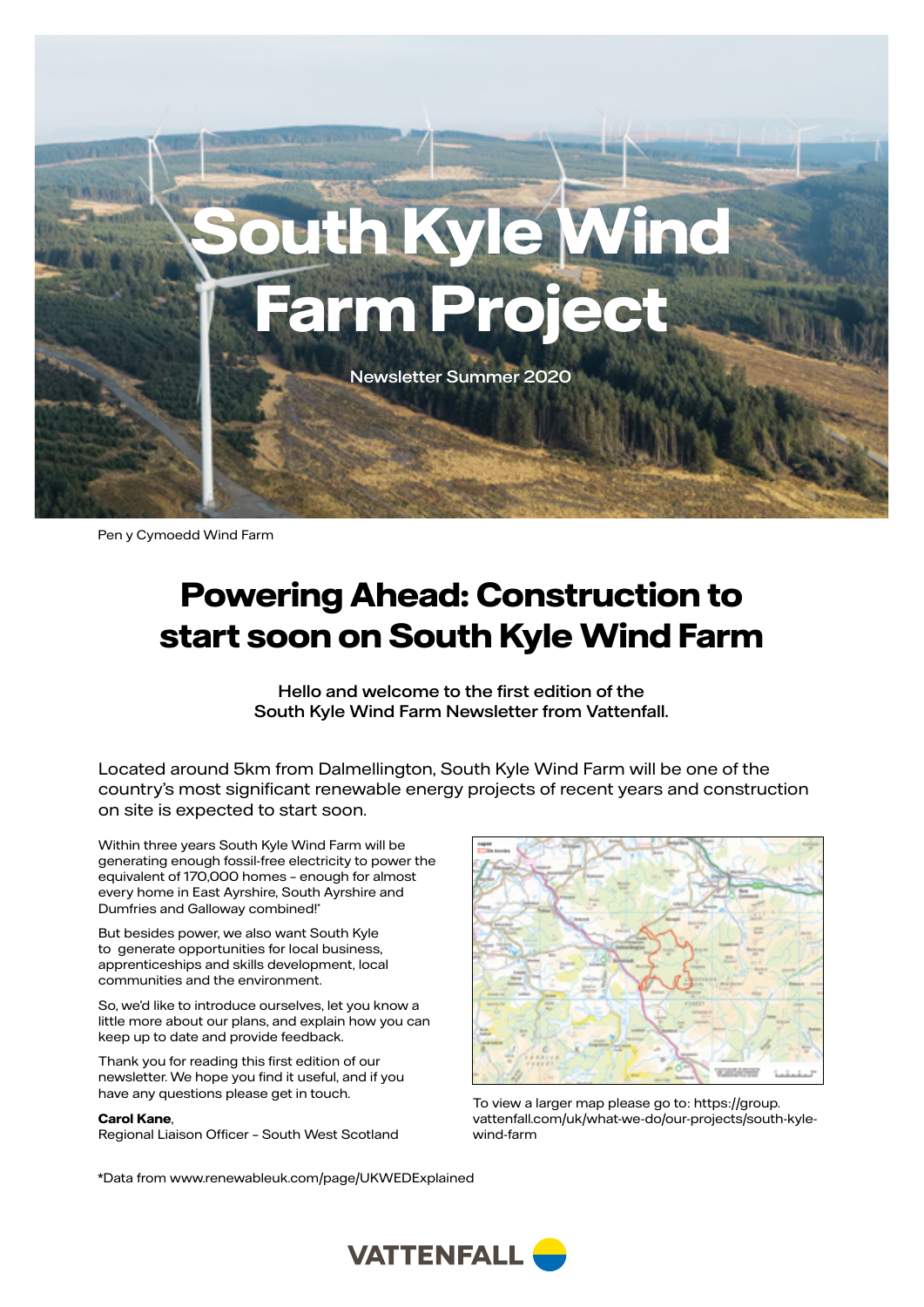

Pen y Cymoedd Wind Farm

# **Introducing Vattenfall**

Vattenfall is proud to be building South Kyle Wind Farm.

For more than 100 years, we have powered industry and supplied electricity to peoples' homes, and we now employ more than 20,000 people across Europe and the UK.

Today, our goal is to make fossil fuel-free living possible within a generation, and so, from Sweden to Scotland, we are investing in renewable energy and innovation.

Vattenfall Group is a Swedish company and we've had an extensive presence in the UK for over a decade. From the Isle of Skye and to the Welsh valleys, the Irish Sea to the Kent coast, you can find Vattenfall generating fossil-free electricity and bringing opportunity and investment to neighbouring communities.

We are proud to be developing South Kyle Wind Farm, and in so doing make a significant contribution towards Scotland's energy and carbon emissions targets.

Vattenfall's wind farm expertise extends across Europe, with wind farms in Sweden, Denmark, Germany, the Netherlands and the UK.

We also generate electricity from many other energy sources, including over 100 hydro plants. In fact, the name Vattenfall is the Swedish word for waterfall.



#### **More than Wind**

Vattenfall's activities extend beyond harnessing wind and water to generate electricity. For example, we're working with partners to develop fossil free steel, we've helped build one of Europe's largest electric vehicle charging networks and in Sweden we are developing E-roads.

Here in the UK, we also design and build electric network infrastructure and are bringing low carbon heating solutions to developers and cities across the country.

We also supply electricity direct, and recently announced a partnership with AG Barr, the makers or Irn Bru, which will see 100% of their electricity supplied by Vattenfall's UK wind farms.

#### **Environment**

The environment on and near our wind farm projects is important to us too. At Vattenfall, we have our own internal bioscience research and development team – unique amongst renewable energy developers. Their work helps us improve how we protect the natural environment when we build and operate our developments.

Here at South Kyle, we've been monitoring wildlife activity for a number of years and have management plans in place to minimise disturbance to protected species and habitats during the construction phase. We will also be implementing biodiversity enhancement measures as part of a habitat management plan.

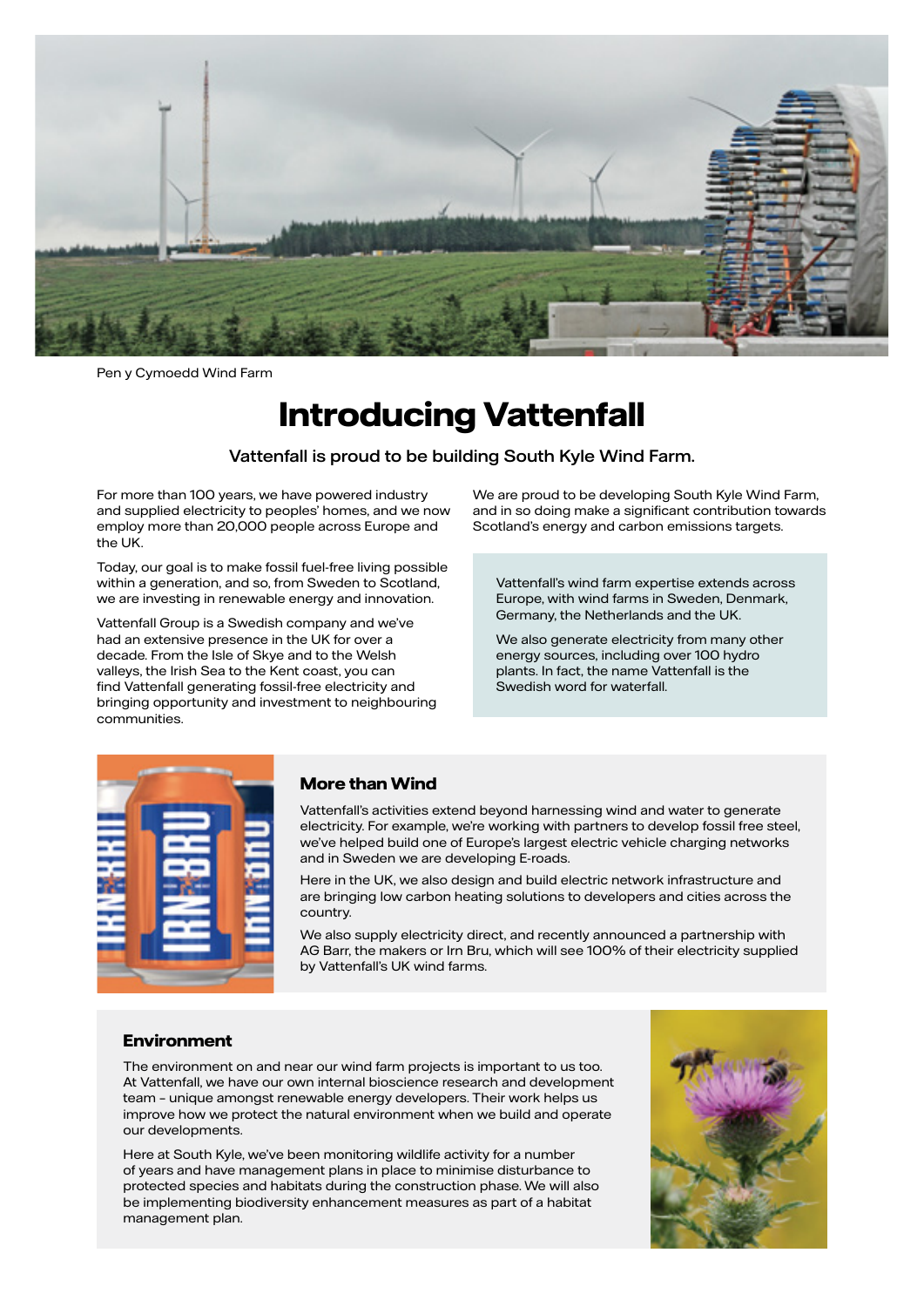# **South Kyle Wind Farm in Numbers**



Clashindarroch Wind Farm



#### **£38million:**

the estimated value of South Kyle community investment over 25 years.



```
50:
```
50 turbines will be installed across the site.



## **240MW:**

South Kyle Wind Farm will have an installed capacity of 240 megawatts.



## **170,000:**

South Kyle Wind Farm will generate enough electricity power over 170,000 households every year – that's roughly the equivalent of 7% of households in Scotland, or every household in East Ayrshire, South Ayrshire and Dumfries and Galloway combined! (based on average household energy consumption).



## **300,000:**

South Kyle Wind Farm's expected energy output equates to CO2 reductions of nearly 300,000 tonnes per annum.